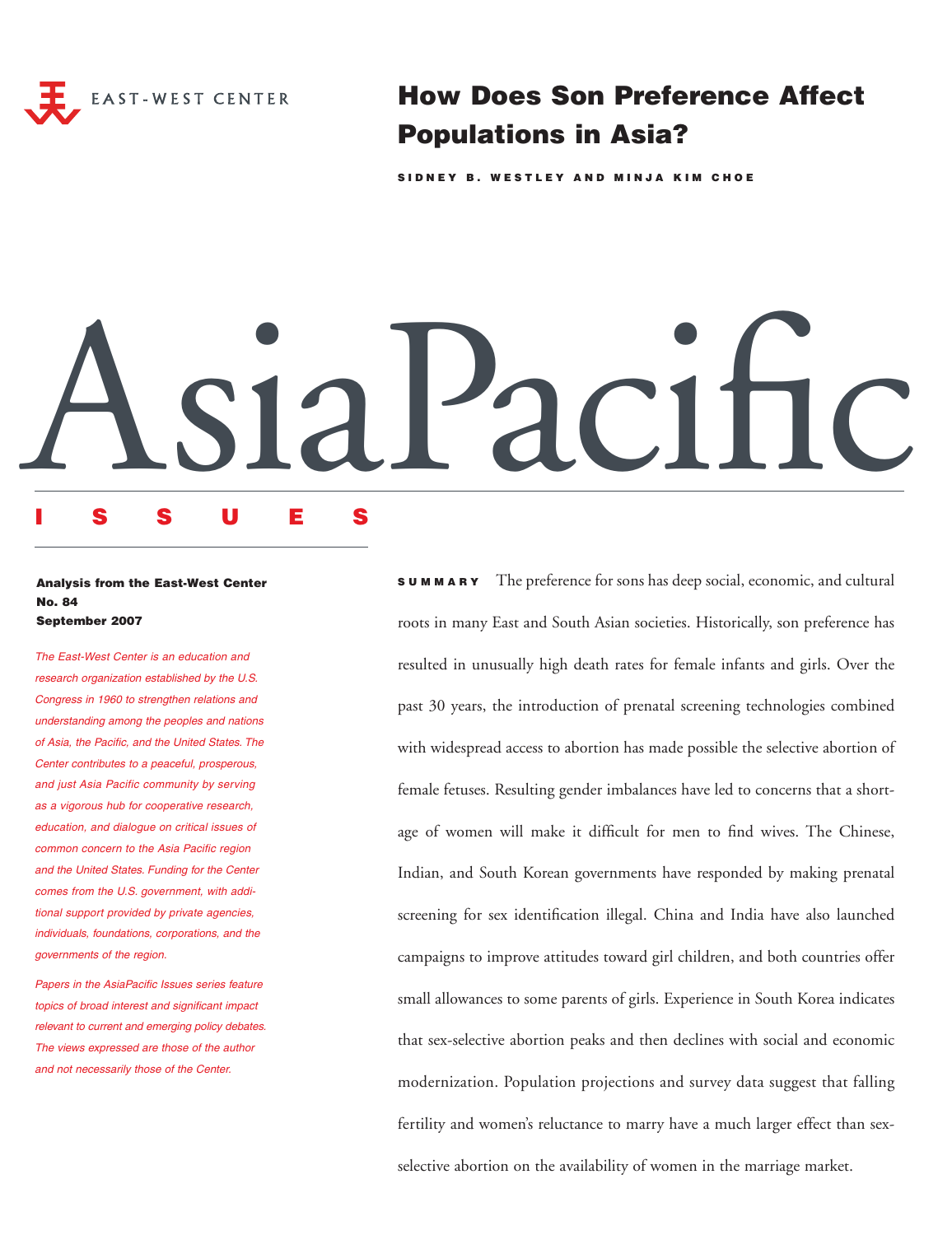## Introduction

In China, the peasants have a saying: "The birth of a boy is welcomed with shouts of joy and firecrackers, but when a girl is born, the neighbors say nothing."1 In India, until recently, billboard messages promised: "Invest Rs. [rupees] 500 now, save 50,000 later," encouraging prospective parents to abort female fetuses in order to avoid future dowry expenses.<sup>2</sup>

The preference for sons reflected in these quotes has deep social and cultural roots in some East and South Asian societies. Male children carry on the family name, inherit the family property, and play a special role in family traditions. In Hindu families, a son lights the funeral pyre when his parents die. In countries with a strong Confucian influence, such as China and the Republic of Korea (South Korea), family rituals must be led by the eldest son of the most recent male ancestor. If no sons are born, the family dies.

Powerful economic factors also support son preference. In many Asian societies, married sons are expected to live with aging parents and provide financial support. By contrast, when a woman marries, she joins her husband's household and does not normally contribute to the support of her own parents. Her marriage itself may impose a financial burden through expectations of a large celebration, as in South Korea, or expensive dowry payments, as in India.

In South Korea until very recently, family law reinforced Confucian traditions of son preference.3 The Korean Civil Code of 1958 stipulated, among other things, that families must be headed by eldest sons, that inheritance is exclusively through the male line, that women are transferred to their husbands' family register upon marriage, and that children belong to the family of the father. Not until 2005 did the Supreme Court abolish the legal basis for male dominance over South Korean families. In China and India, by contrast, governments in the modern era have consistently promoted gender equality, although with varying levels of forcefulness.

In its most extreme manifestation, son preference can affect how many boys and girls survive into adulthood and even how many boys and girls are born.

In most human populations, women give birth to slightly more boys than girls. The result is an average ratio of 104 to 106 males for every 100 females born. Within each age group, slightly more men die than women, so that at some point in adulthood the number of men and women becomes roughly balanced. If son preference alters these general features of human biology—so that many more boys are born than girls and more boys than girls survive to adulthood—the result will be an unusually large proportion of men in an adult population.

This paper summarizes birth and death rates for boys and girls, explores some of the social consequences of unbalanced sex ratios, and describes recent policy responses of Asian governments. The focus is on three Asian populations that have shown strong evidence of gender imbalance in their birth rates— South Korea, China, and the north Indian state of Punjab.

# High Death Rates for Girls

Nobel Prize-winning economist Amartya Sen was one of the first to call attention to Asia's "missing women." Using population data from the mid-1980s, he estimated that India and China alone had "lost" more than 80 million women and girls due to unusually high female mortality.4

Around the world, death rates between birth and age five are higher for boys than for girls. But the balance is reversed in four Asian countries—China, India, Nepal, and Pakistan.<sup>5</sup> In the early 1960s, girls in South Korea also had higher death rates than boys,<sup>6</sup> but today under-five mortality is the same for both sexes.

Unusually high death rates for girls probably result primarily from favoritism toward boys in food allocation, prevention of diseases and accidents, and treatment of illness.7 The highest death rates tend to be for girls with older sisters. Findings from Punjab provide a striking example. Among children surviving until their first birthday, death rates from ages one to four were higher for girls than for boys in every type of family,<sup>8</sup> but they were especially high for girls with older sisters (fig. 1). In a society that

*Son preference can affect how many boys and girls survive into adulthood and even how many are born*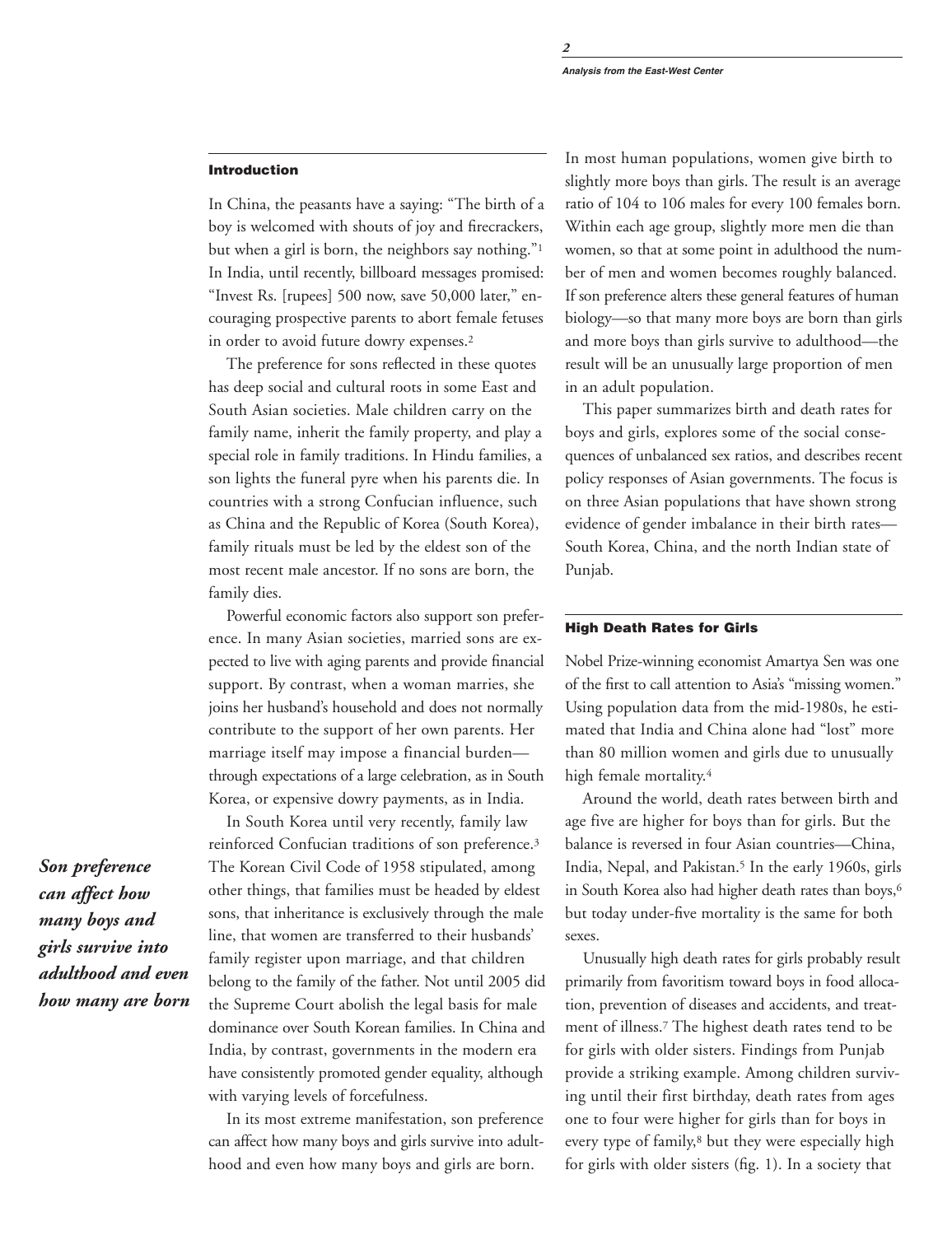prefers sons, the youngest daughter in a family of girls is at a particularly severe disadvantage.

## The Advent of Sex-Selective Abortion

During the past 30 years, some societies in Asia began to show an unprecedented preponderance of male births. In South Korea, China, Hong Kong, Taiwan, Singapore, and some of the northern and western states of India, the introduction of technologies to determine the sex of unborn fetuses combined with the widespread availability of abortion made it possible for couples who wanted a son to selectively abort female fetuses.

Fetal screening technologies were introduced in several Asian countries during the 1970s. Three methods are currently available: ultrasound, amniocentesis, and chorionic villi sampling. Ultrasound is the safest, least expensive, and most widely used, but the test is not accurate until the second trimester of pregnancy, resulting in late abortions with some increased risk to the mother.

Ultrasound equipment was first mass-produced in South Korea in the mid-1980s and is now available in clinics and hospitals throughout the country. China

## Fig. 1. Death rates at ages 1 to 4 years for youngest children in family, Punjab State, India, 1982–83 to 1992–93



Deaths before age 5 per 1,000 surviving to age 1

50

Source: Fred Arnold, Minja Kim Choe, and T.K. Roy, "Son Preference, the Family-Building Process and Child Mortality in India," Population Studies 52 (1998): 301–315.

began manufacturing ultrasound machines in 1979. Twenty years later, the largest ultrasound manufacturer in the country had the capacity to produce 5,000 machines a year.9 Today, nearly every county and township hospital and family planning service center in China is equipped with modern ultrasound facilities, operated by skilled technicians, and ultrasound is also available in many private clinics. In India, ultrasound equipment is also widely accessible in hospitals and private clinics, and in some rural areas prenatal sex identification using ultrasound has even been offered illegally in traveling vans.

This technology has become available in societies where abortion is legal and widely practiced. In South Korea, the Maternal and Child Health Act of 1973 legalized induced abortion, but only under quite restrictive conditions.10 Nonetheless, abortion is one of the most common methods of fertility control, used as a backup method in case of contraceptive failure. The proportion of pregnancies terminated by induced abortion reached a peak in 1979, at 43 abortions for every 100 known pregnancies.

Induced abortion has been legal in China since August 1953 when the central government issued the Regulation on Contraception and Induced Abortion to secure the rights of women in healthcare and working conditions.11 Abortion ratios started to climb in the 1970s, reaching a peak of 41 abortions for every 100 known pregnancies in 1983.12

In India, abortion has been legal since the 1971 passage of the Medical Termination of Pregnancy Act. Revised in 1975, the Act allows abortion for five reasons, including contraceptive failure—in effect, legalizing abortion on demand. Reported legal abortion rates are very low, however. One estimate for 2000 gives a ratio of 3 abortions for every 100 pregnancies.13 Yet, given India's large population, the absolute number of abortions is substantial. In their work on the Indian national health survey, Robert D. Retherford and T.K. Roy estimated that 5 to 6 million pregnancies are aborted every year.14

Although fetal screening for sex identification is illegal in all three countries, it appears to have been heavily used in South Korea in the past and is still heavily used in China and some of the northern and

*3*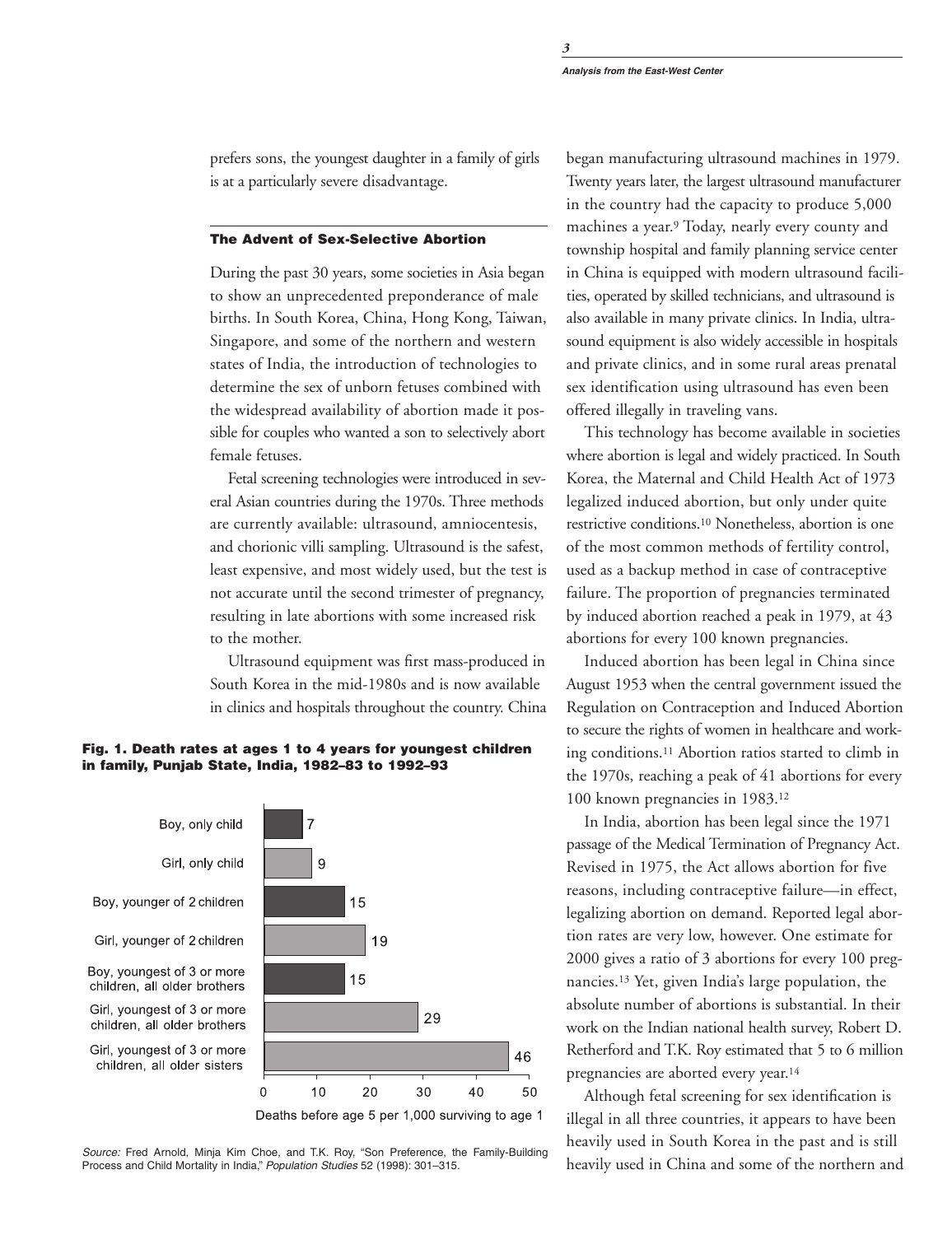western states of India. It is difficult to obtain direct evidence of a practice that is illegal, but in South Korea, a conservative estimate suggested that more than 35,000 fetuses were screened for sex identification in 1990.15 Comparing sex ratios at birth for women who did or did not receive ultrasound or amniocentesis during pregnancy, demographers Fred Arnold, Sunita Kishor, and T.K. Roy estimate conservatively that about 106,000 female fetuses are screened and aborted in India every year.16 The indirect, but compelling, evidence for fetal sex screening in all three countries, however, is the unnatural preponderance of male births.

# Distortions in Male and Female Births

In South Korea and China, the number of boys born compared with the number of girls—the sex ratio at birth—began to rise abruptly in the 1980s (table 1). In South Korea, the sex ratio at birth peaked at 116 in 1990 and has since declined. In China, the sex ratio at birth reached 124 in 1995 and may now be stabilizing or coming down slightly. Between 1984 and 1998, the sex ratio at birth in Punjab was 116.17

The evidence for sex-selective abortion is particularly striking when sex ratios at birth are broken down by birth order. In 1990, the sex ratio for third and subsequent children in South Korea was 192, indicating that nearly two boys were born at this birth order for every girl. In China, the sex ratio for third and subsequent children reached 159 in 2000.

Between 1984 and 1998 in Punjab, the sex ratio at birth for second children was 101 if the first child was a son and 139 if the first child was a daughter.18 For third children in families that already had two daughters, the sex ratio at birth was 172. Interestingly, in families that already had two sons and no daughters, the sex ratio for third children was 90, indicating some sex-selective abortion of male fetuses.

Even in societies that strongly prefer sons, women still want daughters. In India, women interviewed during 1998–99 ideally wanted two or three children. Eighty-five percent wanted at least one son, but 80 percent wanted at least one daughter.19 The ideal

| Year | Country  | All Births | 1st Born | 2nd Born | 3rd Born and Above |
|------|----------|------------|----------|----------|--------------------|
| 1985 | S. Korea | 109        | 106      | 108      | 134                |
|      | China    | 111        | 106      | 116      |                    |
| 1990 | S. Korea | 116        | 108      | 117      | 192                |
|      | China    | 111        | 105      | 121      | 127                |
| 1995 | S. Korea | 113        | 106      | 112      | 180                |
|      | China    | 124        | 109      | 160      | 140                |
| 2000 | S. Korea | 110        | 106      | 107      | 144                |
|      | China    | 120        | 107      | 152      | 159                |
| 2005 | S. Korea | 108        | 105      | 106      | 128                |
|      | China    | 121        | 108      | 143      | 153                |

Sources: For South Korea, KOSIS (Korean Statistical Information Service), http://www.kosis.kr/index.html [in Korean] (accessed July 5, 2007). For China, data for 1985 from State Statistical Bureau, People's Republic of China, Statistical Yearbook of China 1985 (Oxford: Oxford University Press, 1985); data for 1990 from National Population Census Office under the State Council and Department of Population Statistics, National Bureau of Statistics of China, Tabulation of the 1990 Population Census of the People's Republic of China [in Chinese] (Beijing: China Statistical Publishing House, 1993); data for 1995 from Department of Population, Social, Science, and Technology Statistics, National Bureau of Statistics of China, Women and Men in China [in Chinese] (Beijing: China Statistics Press, 2004); data for 2000 from Population Census Office under the State Council and Department of Population, Social, Science, and Technology Statistics, National Bureau of Statistics of China, Tabulation on the 2000 Population Census of the People's Republic of China [in Chinese] (Beijing: China Statistics Press, 2002); and data for 2005 from One-Percent Population Sample Survey Office under the State Council and Department of Population and Employment Statistics, National Bureau of Statistics of China, Tabulation of the 2005 National One-Percent Population Sample Survey [in Chinese] (Beijing: China Statistics Press, 2007).

Note: Sex ratio at birth is defined as the number of boys born for every 100 girls.

*The indirect evidence for fetal screening is the unnatural preponderance of male births*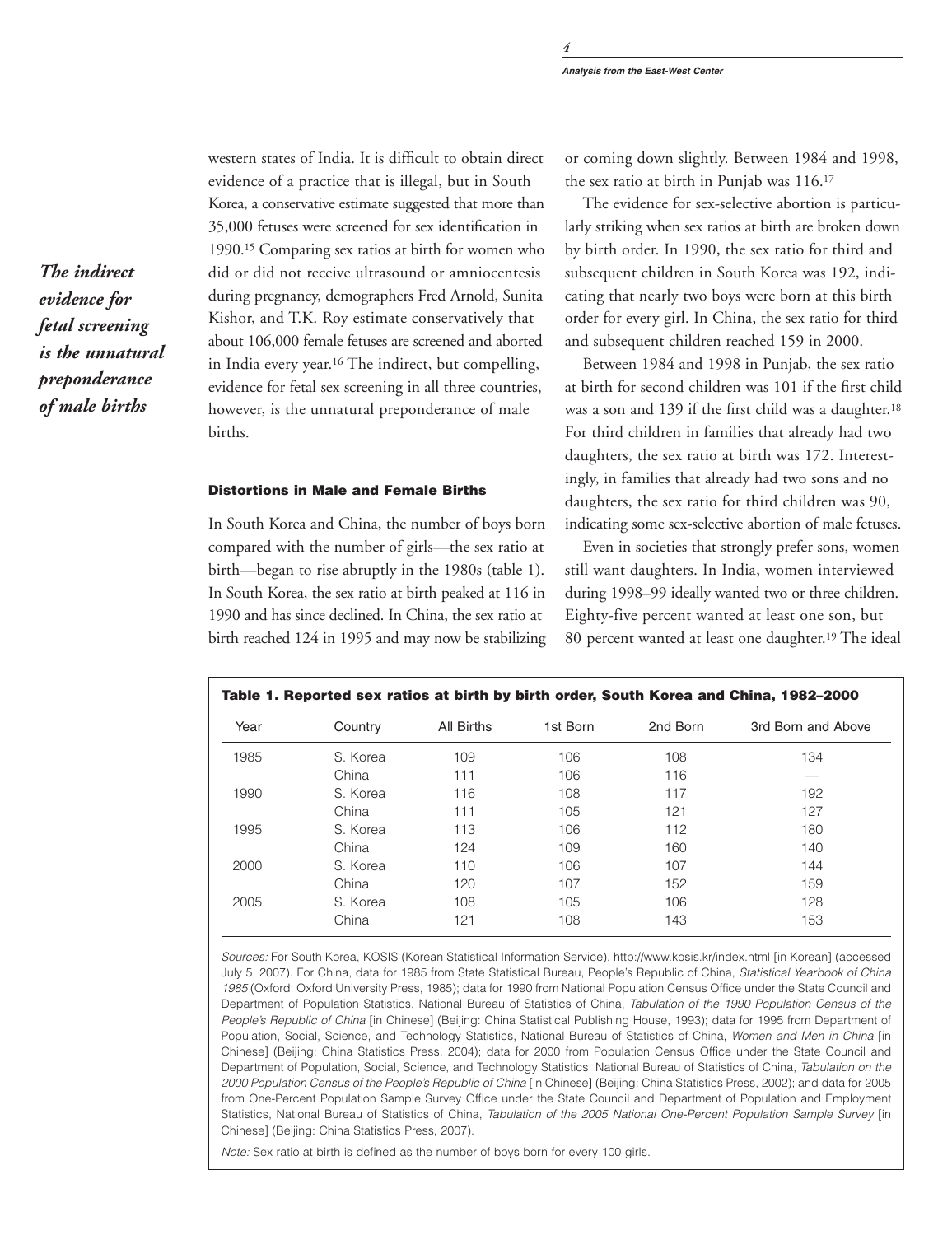family for many Indian women would be one or two boys and one girl.

Today in South Korea, there is evidence that sexselective abortion is dying out. The sex ratio at birth is returning to normal levels, and women's attitudes appear to be changing. In 1985, 48 percent of South Korean women felt that they "must have a son"; by 2003, the proportion had dropped to 17 percent.20 A comparison of survey results from 1991 and 2003 found a steep drop in the proportion of women expressing strong son preference in every age group, every area of residence, and every income and education level, indicating that this change in attitude is sweeping through the entire South Korean population. At the same time, the sex ratio at birth has been coming down (table 1), and the abortion ratio has also declined—to 24 abortions for every 100 known pregnancies in 2003, the same as the 2002 estimate for the United States.21 Although the trend started slightly later, abortion ratios have declined steadily in China, dropping from 41 abortions per 100 known pregnancies in 1983 to 27 in 2001.22

*By 2003, fewer women were expressing strong son preference in every age group, every area of residence, and every income and education level*

In Punjab, by contrast, women's stated preference for sons has been coming down, but sex ratios at birth have been going up.23 It is not unusual for these two phenomena to move in opposite directions, as fewer women feel strongly that they must have a son while, at the same time, more women gain access to sexselection technology. Eventually, as attitudes change, the sex ratio at birth should also start to go down.

# Son Preference and Fertility

Preference for a particular family configuration, which is most often a preference for sons, can have a strong effect on fertility. This is because couples who have all the sons they want will use contraception to prevent additional pregnancies, while couples who are hoping for a son will keep on having children.

When women in Punjab were surveyed in the early 1990s, just over one-fourth (29 percent) of those with two sons and one daughter went on to have another child. But women with three daughters were strongly motivated to keep trying for a son: Nearly three-fourths (74 percent) of this group went on to have a fourth

child.24 Similarly, findings from the 1980s showed that women in South Korea and in rural Liaoning, China, were three or four times more likely to have a third child if their first two children were daughters than if they had at least one son.25 In South Korea at that time, women ideally wanted two sons for every daughter, just as in Punjab 20 years later. In India as a whole, demographers estimate that gender preference has the effect of raising fertility by an estimated 8 percent.26 Thus, an effort to reduce the preference for sons could make a substantial contribution to reducing population growth.

Apart from raising general fertility levels, the link between son preference and fertility means that girls are more likely than boys to live in large families with many siblings. In the early 1990s, South Korean families with one child were more than twice as likely to have a boy as a girl (sex ratio 210), while families with five children had more than twice as many girls as boys (sex ratio 49).27 Where food, healthcare, and education are scarce, resources will be spread more thinly in large families with girls than in small families with boys. A village study in rural Vietnam found that virtually all families with four or more children had only daughters. Most of these large families were living in extreme poverty.28

If son preference plays a role in maintaining high fertility, then sex-selective abortion should contribute to fertility decline. Yet in South Korea, fertility was already declining steeply before sex-selective abortion became widely available (fig. 2), and demographic modeling suggests that sex-selective abortion has had only a moderate effect on fertility reduction.29 In India, fertility is much lower in the southern states of Andhra Pradesh, Karnataka, Kerala, and Tamil Nadu, where there is little evidence of sex-selective abortion, than in the northern and western states of Haryana, Punjab, and Gujarat, where sex-selective abortion appears much more prevalent.30

In a society with a strong preference for sons, couples who plan to have three children may want two sons and one daughter. But as fertility goes down, more couples may plan to have two children, and they are likely to want one of each gender. Similarly, couples who only have one child, as in China, are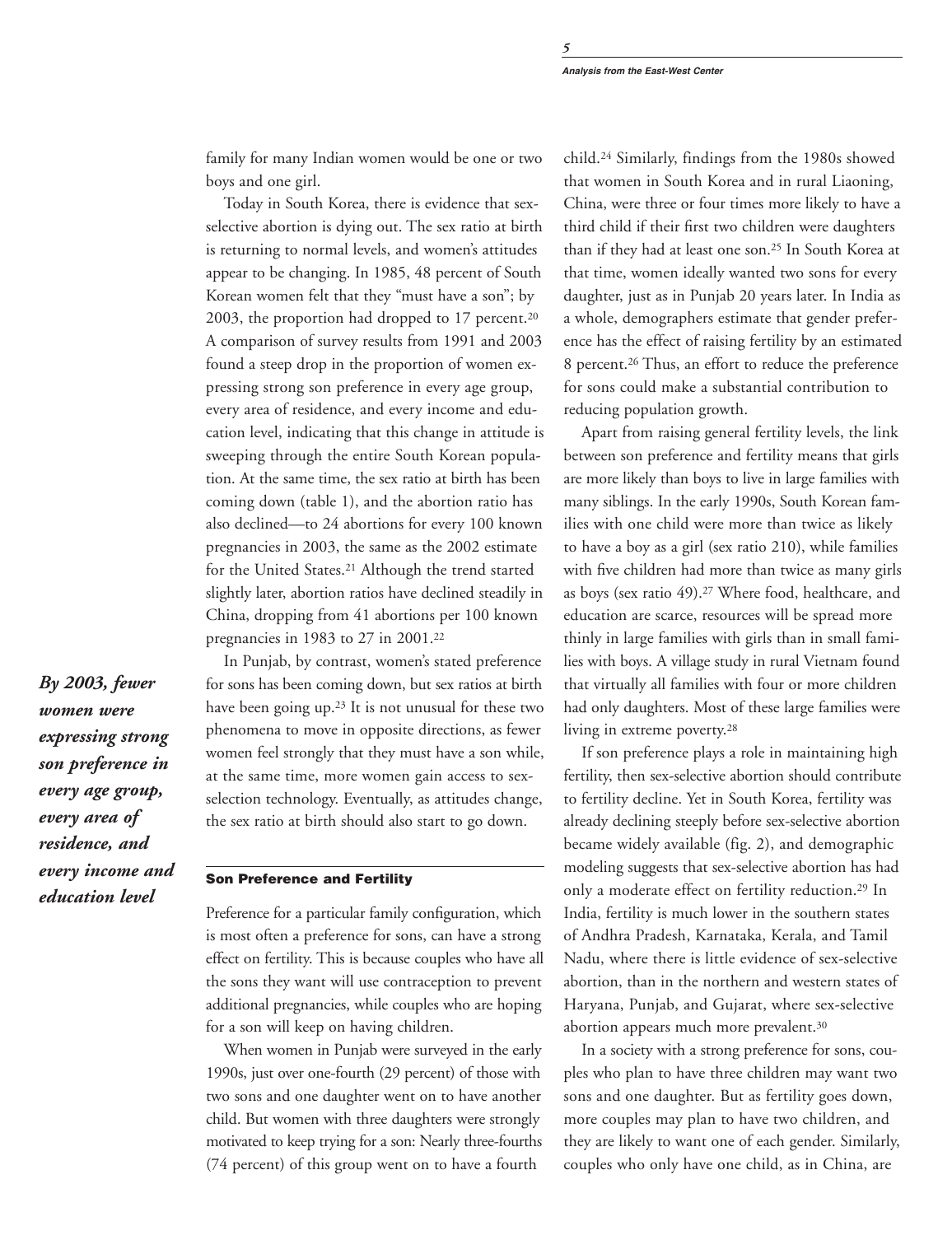*6*



Fig. 2. Trends in sex ratio at birth and total fertility rate, South Korea, 1980–2003

Source: KOSIS, Statistical Surveys, http://www.nso.go.kr/eng2006/emain/index.html (accessed August 28, 2007).

likely to want a son, but if they have two children they may want a son and a daughter. Thus, if fertility levels converge toward the two-child family norm, the result may be a sex ratio at birth within the normal range.

### Son Preference and the Marriage Market

One concern frequently voiced about son preference and the practice of sex-selective abortion is that there will be more men than women in future adult populations. In most Asian societies, the dramatic preponderance of boys among youngest children in large families does not have a major impact on the sex ratio of the overall population because such large families are rare. High sex ratios for first and second births, however, may eventually affect a population's overall sex distribution.

Some observers have speculated that societies with large numbers of single young men will suffer higher crime rates and more internal unrest and violence than societies in which nearly all men "settle down" with a wife and children.<sup>31</sup> Similar speculation has focused on populations that experience a "youth bulge," an unusually large proportion of young adults.

A close look at social and demographic trends in China, India, and South Korea suggests that two other factors play a much more important role in the marriage market than sex-selective abortion—rapid

fertility decline and the changing attitude of women toward marriage.

**Rapid fertility decline.** In a society with high fertility and high mortality, the population age structure resembles a pyramid, with the youngest age group at the bottom and the oldest at the top (fig. 3a). Many children are born, giving the pyramid a wide base. People die at all ages, so that each age group is smaller than the group just younger. The result is a steadily shrinking population up to a narrow tip (the oldest age group) at the top.

By contrast, in a society where fertility is declining steeply or is already below replacement level (generally defined as an average of 2.1 children per woman), the "population pyramid" no longer looks like a pyramid (figs. 3b and 3c). Rather, each succeeding group of children born tends to be smaller than the group preceding it. Twenty to thirty years later, there will be fewer potential marriage partners—both men and women—at younger ages. As a result Asian men who wish to marry younger women (and most do) will find themselves in a "marriage squeeze."

Rapid fertility decline is contributing to an unbalanced marriage market in South Korea and China. In 1990, there were 127 South Korean boys ages 5–9 years for every 100 girls ages 0–4.32 This group of girls was the first to be affected by sex-selective

*Asian men who wish to marry younger women will find themselves in a 'marriage squeeze'*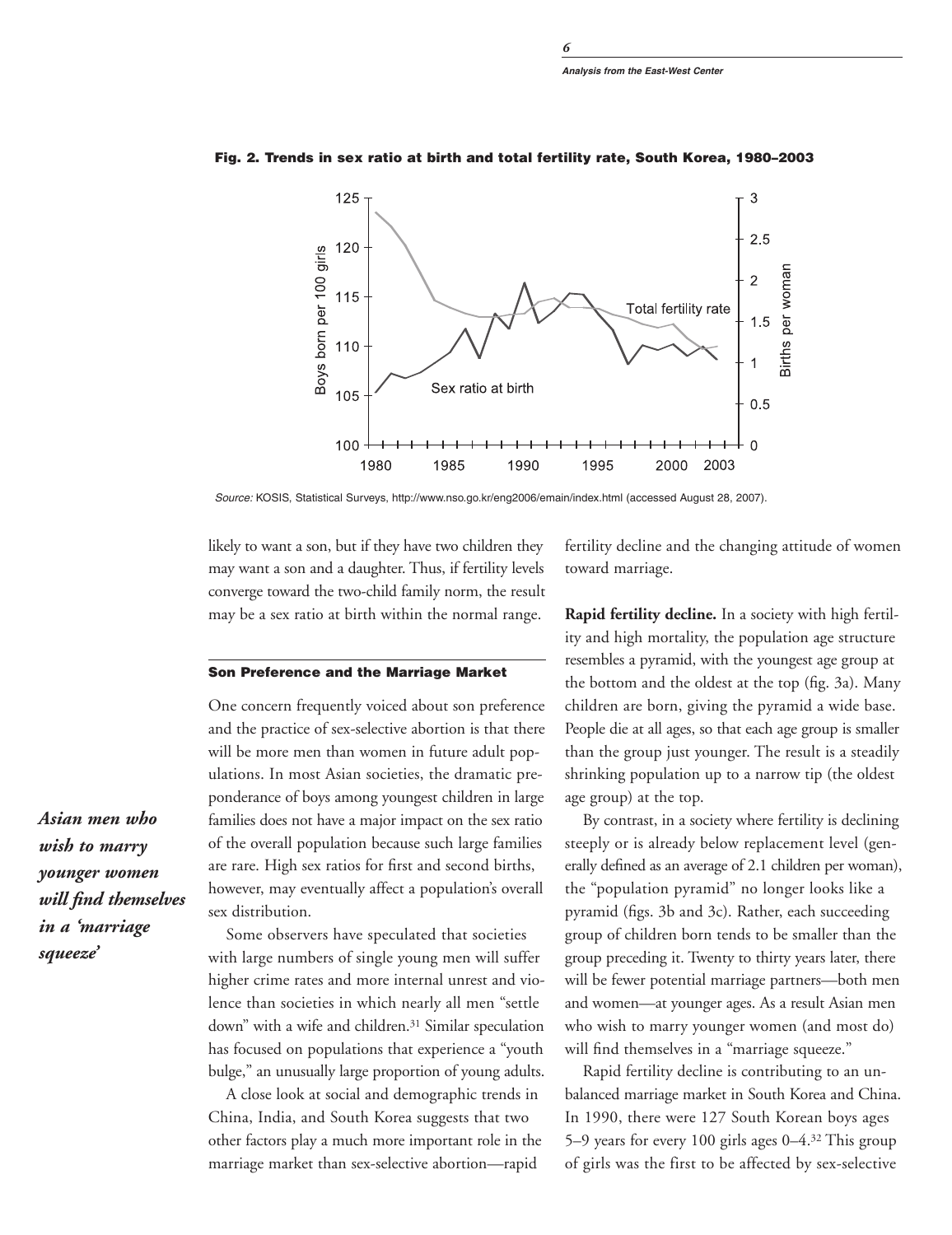

### Fig. 3a, b, and c. Age and sex structure of the national population of India, South Korea, and China, 2005

Fig. 3a. Age and sex structure of the national population of India

The pyramid shape of India's national population structure (fig. 3a) results from relatively high fertility and high mortality, with each five-year age group smaller than the one just younger, which is below. In this situation, older men should find plenty of younger women to marry. India's pyramid is less sloping for the three youngest age groups, indicating that fertility levels are coming down. South Korea's national population structure (fig. 3b) is typical of a society in which fertility has been below replacement level for some time. Most of the younger age groups are smaller than the group above. Thus older men will find fewer potential brides in the next younger age group. China's population structure (fig. 3c) is more complicated. The 45–49-year-old age group is unusually small because this group was born during the famine years of 1959–61. After the famine, fertility went up, so the next younger age groups are considerably larger. Twenty years later, this dip followed by a rise in population numbers is "echoed" as these smaller and then larger age groups had children. The small age groups at the bottom of the pyramid reflect a steady fertility decline since the early 1990s. In China, as in South Korea, a man looking for a younger wife will have relatively few women to choose from.









Source: United Nations Population Division, World Population Prospects: The 2006 Revision, Population Database, http://esa.un.org/unpp/ index.asp?panel=2 (India, South Korea, and China; accessed March 20, 2007).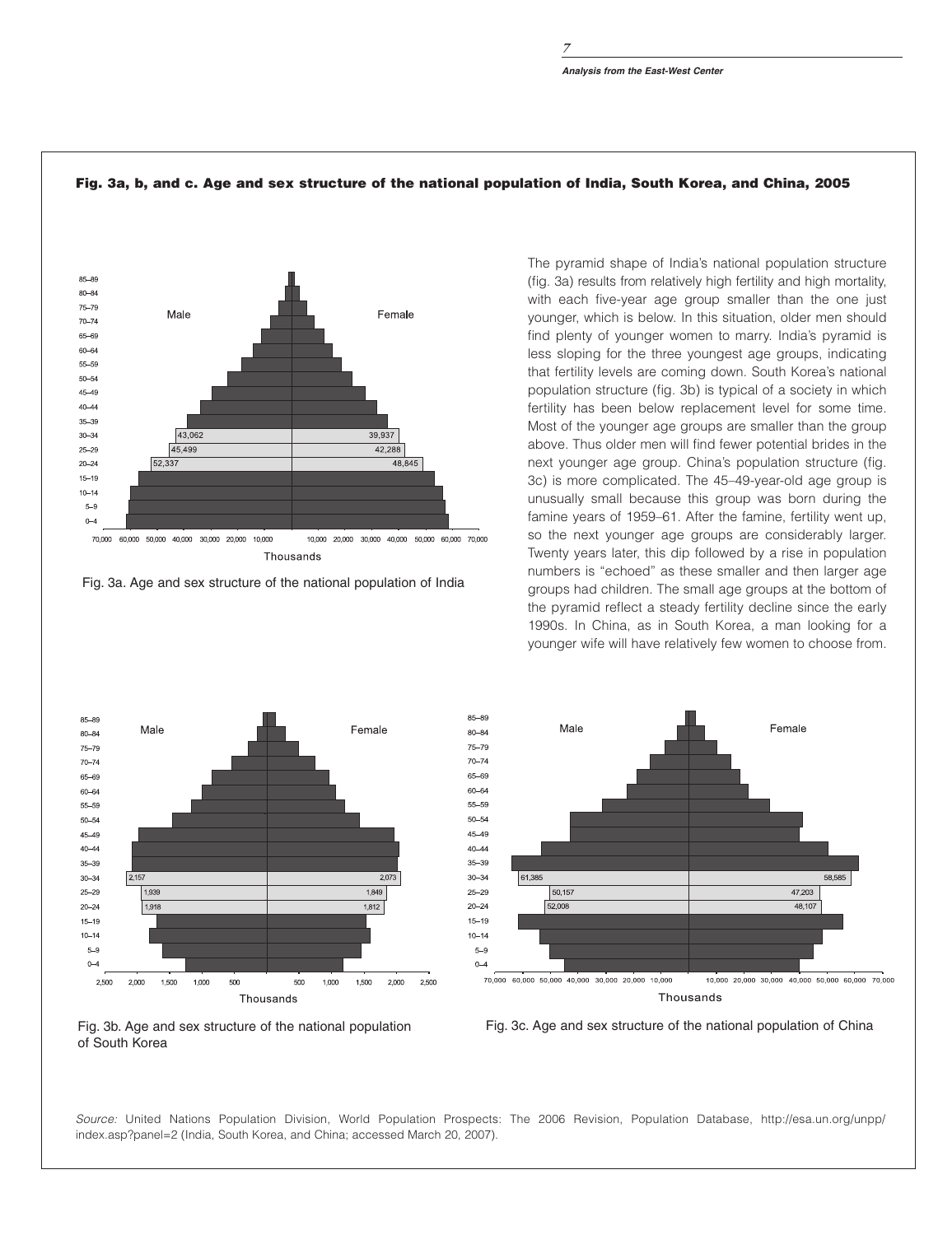abortion. But even if sex ratios at birth had been normal (i.e., if all the "missing girls" were restored), there would be 122 boys in the older age group for every 100 girls in the younger group, simply because of fertility decline. Selective abortion contributed only 4 percent to a potential "marriage squeeze."

*Women increasingly enjoy a single lifestyle without pressure to marry*

By 2020, if a Chinese man in his late 20s is looking for a bride in her early 20s, he will be facing odds of 119 men for every 100 women. In South Korea, the odds will be even worse—at 123 men ages 25– 29 for every 100 women ages 20–24. In India, the odds will be much better (at 104 men in their late 20s for every 100 women in their early 20s) because fertility was not dropping as rapidly in the 1990s. If aggregate numbers are the only thing that matters in a marriage market, then the solution for Asia's bachelors is simple: Marry an older woman. In China in 2020, for example, there will be only 97 men in their late 20s for every 100 women in their early 30s.

**Women's marriage preferences.** Even in societies with a relatively high percentage of women, men will have difficulty finding a bride if women choose not to marry. And if there is an expectation that a husband will have more wealth and education than his wife, then wealthy, highly educated women and poor, lesseducated men will both have trouble finding spouses.<sup>33</sup>

This appears to be happening in Japan, a country with no history of excessive female mortality or sexselective abortion. In 2000, 8 percent of Japanese men and 9 percent of Japanese women with a university education had never married by age 50.34 By contrast, among Japanese with junior-high-school or less education, 21 percent of men had not married by age 50, compared with 6 percent of women.

Although marriage rates are much higher in South Korea and China, a similar pattern has emerged. In 2000, among South Korean university graduates, 4 percent of women had not married by age 50, compared with 1 percent of men.35 Among South Koreans with a junior-high-school or less education, 3 percent of men had not married by age 50, compared with 1 percent of women. Among Chinese university graduates, 1.2 percent of women had not married by age 50, compared with 0.4 percent of men. By contrast,

among Chinese with less than a junior-high-school education, 6.8 percent of men had not married by age 50 compared with only 0.1 percent of women.

Apart from a relative shortage of "appropriate" spouses, highly educated women have reasons to be skeptical about marriage. If they are forced to quit their jobs—which are likely to be relatively high paying—when they marry or have children, they will lose much of the investment they made in all those years of schooling, even if they eventually return to the labor force. Thus, single women who work and earn their own income may not have a strong financial incentive to marry.

Along with financial disincentives, several changes in social attitudes have made women more reluctant to marry. In Japan and South Korea, women increasingly enjoy a single lifestyle without pressure to marry. Many live with their parents and make little contribution to household expenses, leaving them with considerable disposable income. At the same time, premarital sex has become widespread. And women with married friends cannot help but notice that Japanese and South Korean men typically provide very little help with childrearing or household chores.

### Policy Response

At best, researchers can only speculate what an imbalanced sex ratio will mean for the economic, social, and political situation in South Korea, China, and the northern and western states of India. These societies will have a preponderance of males in the youngadult age group, at least for a while, but this will be within populations increasingly dominated by the middle-aged and the elderly.

South Korean demographers Chai Bin Park and Nam Hoon Cho point out some effects of sex-selective abortion that might be considered positive.36 One is a reduction in the number of unwanted children. If families want boys so badly that they impoverish themselves by having large families or let girls die through neglect or mistreatment, then perhaps it is better for them to have boys. And if the "marriage squeeze" forces men to marry older women, there

*8*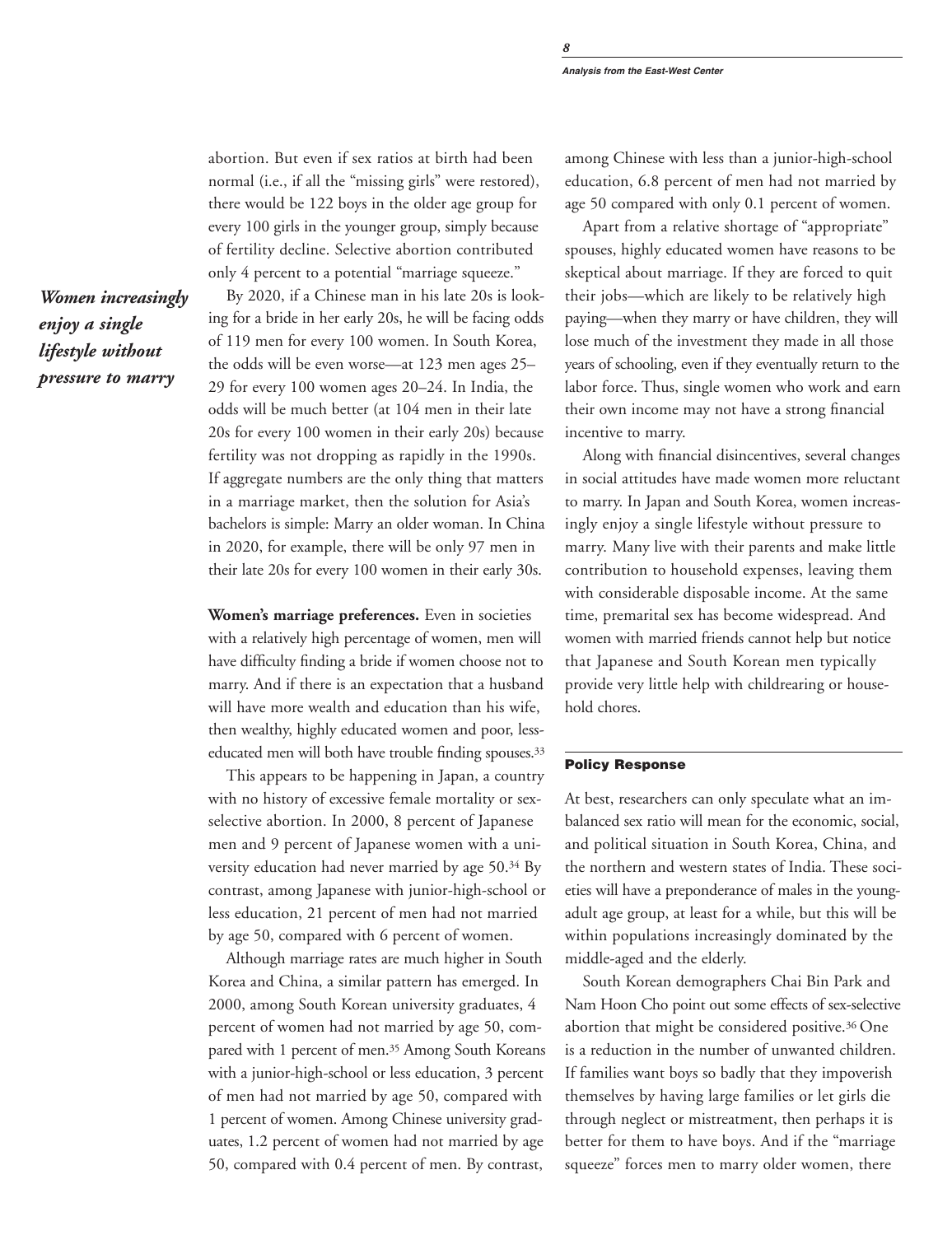**Analysis from the East-West Center**

should be fewer single—possibly lonely—people in old age. In India, a shortage of women could reduce the demand for dowries.37

Looking at swings in China's marriage market due to changing birth and death rates before, during, and after the 1959–61 famine, economist Maria Porter identifies some positive outcomes from periods when women were relatively scarce. She finds that women who married at a time when women were scarce tended to make "better matches" and to have more influence within the family. Further, Porter finds that children in such families were better nourished than children born to couples who married at a time when women were more abundant.<sup>38</sup>

Regardless of long-term trends, the combination of strong son preference with modern technology poses a social, economic, and ethical dilemma for policymakers. In South Korea, the use of fetal-screening technologies for sex identification was outlawed in 1987. In 1990, the Korean Ministry of Health and Social Affairs increased the penalties for doctors convicted of performing the tests and suspended the medical licenses of eight physicians, an action that was widely reported in the media. In 1994, the medical code was further strengthened: Physicians who perform such tests may now be imprisoned for up to one year, may be fined up to \$12,000, and may lose their medical licenses.

*of strong son preference with modern technology poses a social, economic, and ethical dilemma for policymakers*

*The combination*

In May 1989, the Chinese Ministry of Health issued "An Urgent Notice on Strictly Forbidding the Use of Medical Technology to Perform Prenatal Sex Determination," which reemphasized previous regulations. In January 2007, the Chinese government announced a crackdown on providers who perform abortions for non-medical reasons, as well as increased protections for baby girls. A statement issued jointly by the ruling Communist Party and the State Council said that people who "conduct illegal gender testing of fetuses and sex-selective abortions should face serious punishment," along with anyone who kills, abandons, or injures a baby girl.39

In 1983, the Indian government banned sex screening in government hospitals, and in 1994 the Indian Parliament passed the Prenatal Diagnostic Techniques Regulations and Prevention of Misuse Act, banning

all fetal screening except to detect genetic abnormalities in the case of high-risk pregnancies. The Indian law requires the registration of all ultrasound machines and bans doctors from revealing the sex of the fetus to expectant parents. In March 2006, a doctor received a three-year prison sentence for telling an undercover investigator that her fetus was female and hinting that she could have an abortion.40

These stipulations are difficult to enforce, however, and the laws in these countries do not appear to have had much effect on the practice of sex-selective abortion. Some observers believe that harsh regulations have only made sex-determination procedures more clandestine and more expensive.

Many argue that the stress needs to be on addressing the attitudes of male dominance and son preference that underlie excessive female mortality and sex-selective abortion. Demographer and China specialist Judith Banister has pointed out: "In trying to counteract discrimination against female fetuses and children, [we must] emphasize not only the future dearth of available wives, but also the negative impacts of sex-selective abortion, female infanticide, and selective neglect of girls on today's women and girls." <sup>41</sup>

The problem is that son preference is both deeply rooted in tradition and supported by many aspects of modernization. As journalist Carla Power has observed, "For many activists, India's female feticide problem is entwined with the consumer society the country has become over the past 15 years. If one can order a BMW, goes the mindset, one can order a boy."42

Both the Chinese and Indian governments are working to change this attitude. In China, the government conducts media campaigns emphasizing the value of daughters. A national program provides educational, medical, and employment benefits to families with one or two daughters and no sons.<sup>43</sup> And in an effort to counter the requirement for sons to provide old-age support, the Chinese government recently began paying a small allowance to rural parents age 60 and older who have no living children, only one child, or two daughters.<sup>44</sup>

In 2003, the Indian government launched a program to help homeless women support their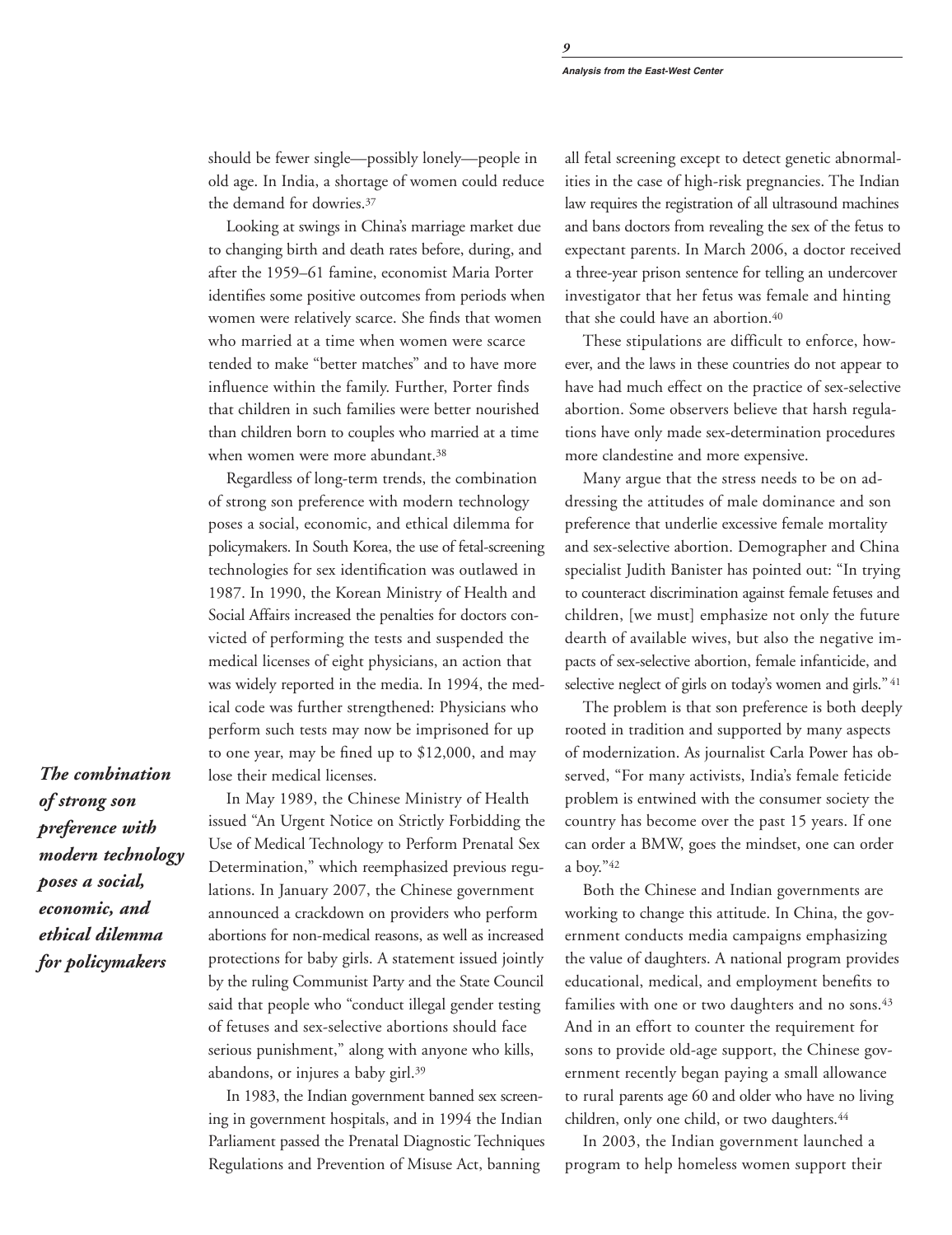newborn babies with cash allowances that are twice as high for girls as for boys. <sup>45</sup> And recently, the Directorate of Family Welfare in Delhi launched a public-information campaign encouraging families to value daughters, with slogans such as: "Indira Gandhi and Mother Teresa: Your daughter can be one of them."

Such programs differ sharply from South Korea's slow, reluctant shift from policies that actively supported male dominance. Even today, the South Korean government does not provide financial incentives or

conduct media campaigns to strengthen the position of women and girls.

This contrast suggests that China and India may achieve more balanced birth rates and better survival statistics for girls well before they reach the high level of economic development that South Korea currently enjoys. If their policies are successful, Asia's two most populous countries may be able to improve the lives of millions of women and girls and limit the extent of gender imbalance in their populations.

### Notes

<sup>1</sup> Isabelle Attané, "Gender Discriminations at Early Stages of Life in China: Evidence from 1990 and 2000 Population Censuses," in *Gender Discrimination Among Young Children in Asia*, eds. Isabelle Attané and Jacques Véron (Pondicherry, India: French Institute of Pondicherry, 2005).

<sup>2</sup> Robert D. Retherford and Tarun K. Roy, "Effects of Family Composition on Sex-Selective Abortion in Punjab, India," *Genus* 60, nos. 3–4 (2004): 71–97.

<sup>3</sup> Woojin Chung and Monica Das Gupta, "Why is Son Preference Declining in South Korea? The Role of Development and Public Policy and the Implications for China and India" (Paper presented at the annual meeting of the Population Association of America, New York, March 29–31, 2007).

<sup>4</sup> Amartya Sen, "The Many Faces of Gender Inequality," *The New Republic*, September 17, 2001, 35–40.

<sup>5</sup> United Nations Population Division, World Population Prospects: The 2006 Revision, Population Database, http://esa.un.org/ unpp/index.asp?panel=2 (China, India, Nepal, and Pakistan; accessed March 20, 2007).

<sup>6</sup> Minja Kim Choe, "Sex Differentials in Infant and Child Mortality in Korea," *Social Biology* 34, nos. 1–4 (1987): 12–25.

<sup>7</sup> Arvind Pandey, Minja Kim Choe, Norman Y. Luther, Damodar Sahu, and Jagdish Chand, "Infant and Child Mortality in India," *National Family Health Survey Subject Reports*, no. 11 (Mumbai: International Institute for Population Sciences; Honolulu: East-West Center, 1998).

<sup>8</sup> Fred Arnold, Minja Kim Choe, and T.K. Roy, "Son Preference, the Family-Building Process and Child Mortality in India," *Population Studies* 52 (1998): 301–315.

<sup>9</sup> Chu Junhong, "Prenatal Sex Determination and Sex-Selective Abortion in Rural Central China," *Population and Development Review* 27, no. 2 (2001): 259–81.

<sup>10</sup> Minja Kim Choe and Seung-Kwon Kim, "Pregnancy Wastage among Married Women in South Korea," *Asian Population Studies* 3, no. 1 (March 2007): 37–55.

<sup>11</sup> Chui Fengyuan, "Population Policy of China," in *Symposium of Chinese Population Science* [in Chinese] (Beijing: China Academic Press, 1981).

<sup>12</sup> William Robert Johnston, "Historical Abortion Statistics, PR China," *Johnston's Archives*, http://www.johnstonsarchive.net/ policy/abortion/ab-prchina (accessed March 29, 2007). <sup>13</sup> Ibid.

<sup>14</sup> Robert D. Retherford and T.K. Roy, "Factors Affecting Sex-Selective Abortion in India and 17 Major States," *National Family Health Survey Subject Reports*, no. 21 (Mumbai: International Institute for Population Sciences; Honolulu: East-West Center, 2003).

<sup>15</sup> Chai Bin Park and Nam Hoon Cho, "Consequences of Son Preference in a Low Fertility Society: Imbalance of the Sex Ratio at Birth in Korea," *Population and Development Review* 21, no. 1 (1995): 59–84.

<sup>16</sup> Fred Arnold, Sunita Kishor, and T.K. Roy, "Sex-Selective Abortions in India," *Population and Development Review* 28, no. 4 (2002): 759–85.

<sup>17</sup> Ibid.

<sup>18</sup> Retherford and Roy, "Factors Affecting Sex-Selective Abortion."

<sup>19</sup> International Institute for Population Sciences and ORC Macro, *National Family Health Survey (NFHS-2), 1998–99: India* (Mumbai: International Institute for Population Sciences, 2000).

<sup>20</sup> Chung and Das Gupta, "Why is Son Preference Declining?"

<sup>21</sup> Choe and Kim, "Pregnancy Wastage"; Guttmacher Institute, "Facts on Induced Abortion in the United States," *In Brief* (June 2006): 1–2.

<sup>22</sup> Johnston, "Historical Abortion Statistics."

<sup>23</sup> Retherford and Roy, "Effects of Family Composition"; International Institute for Population Sciences, *2005–2006 National Family Health Survey (NFHS-3): Fact Sheet: Punjab (Provisional Data)* (Mumbai: International Institute for Population Sciences, 2007), http://www.nfhsindia.org/pdf/PJ.pdf (accessed July 8, 2007).

<sup>24</sup> Arnold, Choe, and Roy, "Son Preference in India."

<sup>25</sup> Minja Kim Choe and Seung-Kwon Kim, "Son Preference and Family Building During Fertility Transition," *Korea Journal of Population Studies* 21, no. 1 (1998): 184–228; Minja Kim Choe, Guo Fei, Wu Jianming, and Zhang Ruyue, "Progression to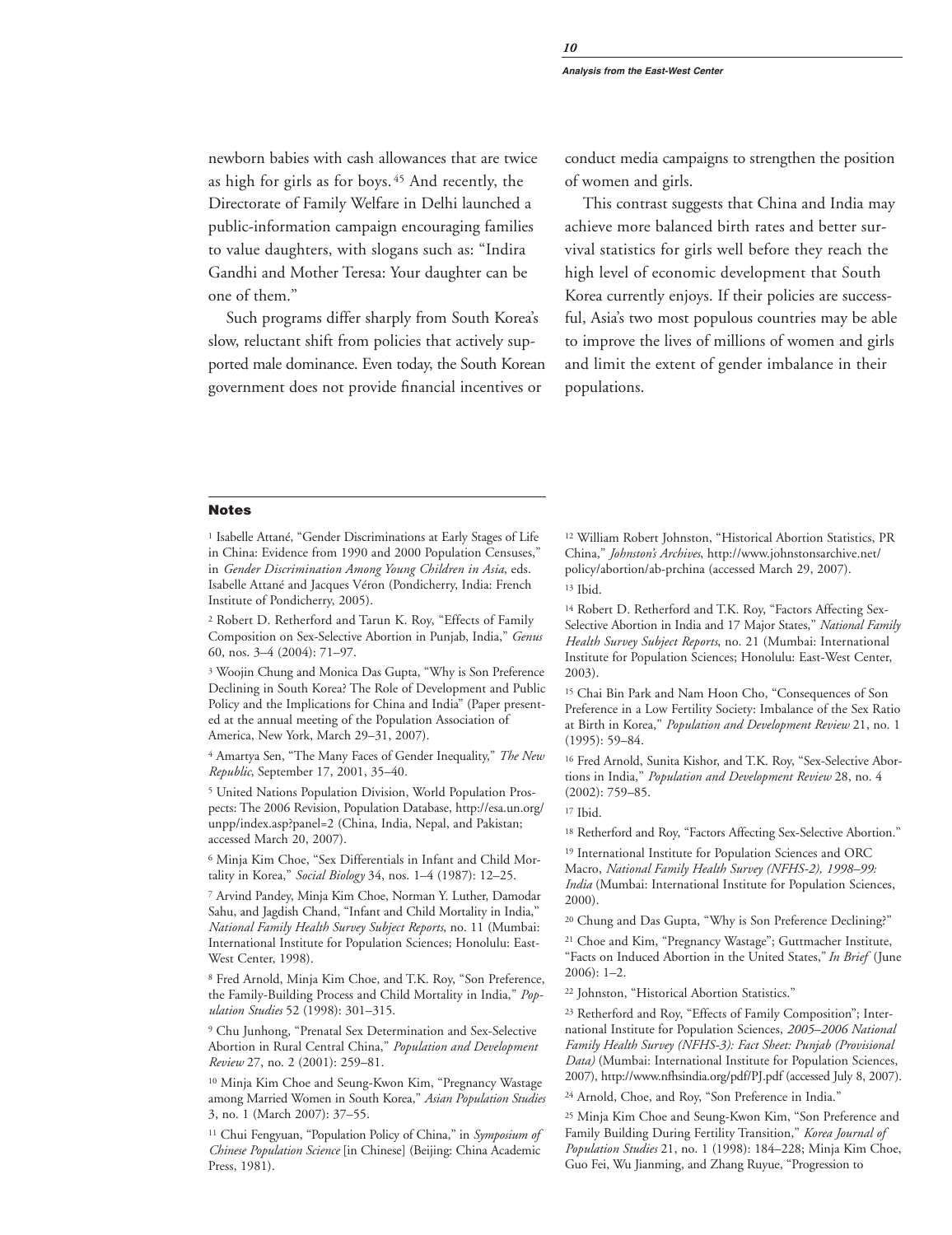Second and Third Births in China: Patterns and Covariates in Six Provinces," *International Family Planning Perspectives* 18, no. 4 (1992): 130–136.

<sup>26</sup> R. Mutharayappa, Minja Kim Choe, Fred Arnold, and T.K. Roy, "Is Son Preference Slowing Down India's Transition to Low Fertility?" *NFHS Bulletin*, no. 4 (Mumbai: International Institute for Population Sciences; Honolulu: East-West Center, 1997).

<sup>27</sup> Park and Cho, "Consequences."

<sup>28</sup> Danièle Bélanger, "Sex-Selective Abortions: Short-term and Long-term Perspectives," *Reproductive Health Matters* 10, no. 19 (2002): 194–95.

<sup>29</sup> Choe and Kim, "Son Preference and Family Building."

<sup>30</sup> Arnold, Kishor, and Roy. "Sex-Selective Abortions in India"; International Institute for Population Sciences and ORC Macro, *National Family Health Survey (NFHS-2)*.

<sup>31</sup> For example, Valerie M. Hudson and Andrea Den Boer, "A Surplus of Men, a Deficit of Peace," *International Security* 26, no. 4 (2002): 5–38.

<sup>32</sup> Park and Cho, "Consequences."

<sup>33</sup> Robert D. Retherford, Naohiro Ogawa, and Rikiya Matsukura, "Late Marriage and Less Marriage in Japan," *Population and Development Review* 27, no. 1 (2001): 65–102.

<sup>34</sup> Robert D. Retherford and Naohiro Ogawa, *Japan's Baby Bust: Causes, Implications, and Policy Responses*, East-West Center Working Papers, Population and Health Series, no. 118 (Honolulu: East-West Center, April 2005). Also online at http://www .eastwestcenter.org/.

<sup>35</sup> Minja Kim Choe, "Modernization, Gender Roles and Marriage Behavior in South Korea," in *Transformations in Twentieth Century Korea*, eds. Yun-Shik Chang and Steven Hugh Lee (London: Routledge, 2006): 291–309.

<sup>36</sup> Park and Cho, "Consequences."

<sup>37</sup> T.V. Sekher, personal communication.

<sup>38</sup> Maria Porter, "Imbalance in China's Marriage Market and its Effect on Intra-Household Resource Allocation," http://home .uchicago.edu/~mporter/china\_apr2007.pdf (accessed May 7, 2007; page no longer available).

<sup>39</sup> Associated Press, "China Vows to Stop Bias Toward Male Children," *MSNBC.com*, January 22, 2007, http://www.msnbc .msn.com/id/16750910 (accessed May 7, 2007).

<sup>40</sup> Carla Power, "NS Special Report:…But What If It's a Girl?" *New Statesman*, April 24, 2006.

<sup>41</sup> Judith Banister, *Son Preference in Asia—Report of a Symposium*, United States Census Bureau, http://www.census.gov/ipc/www/ ebspr96a.html (accessed March 15, 2007).

<sup>42</sup> Power, "NS Special Report."

<sup>43</sup> Zeng Yi, "Options for Fertility Policy Transition in China," *Population and Development Review* 33, no. 2 (2007): 215–46.

<sup>44</sup> Xinhua, "Subsidy to Cover More Aged Rural Parents," on the website of National Population and Family Planning Commission of China, February 11, 2007, http://www.npfpc.gov.cn/en/en2007 -03/news20070306.htm (accessed July 9, 2007).

<sup>45</sup> Power, "NS Special Report."